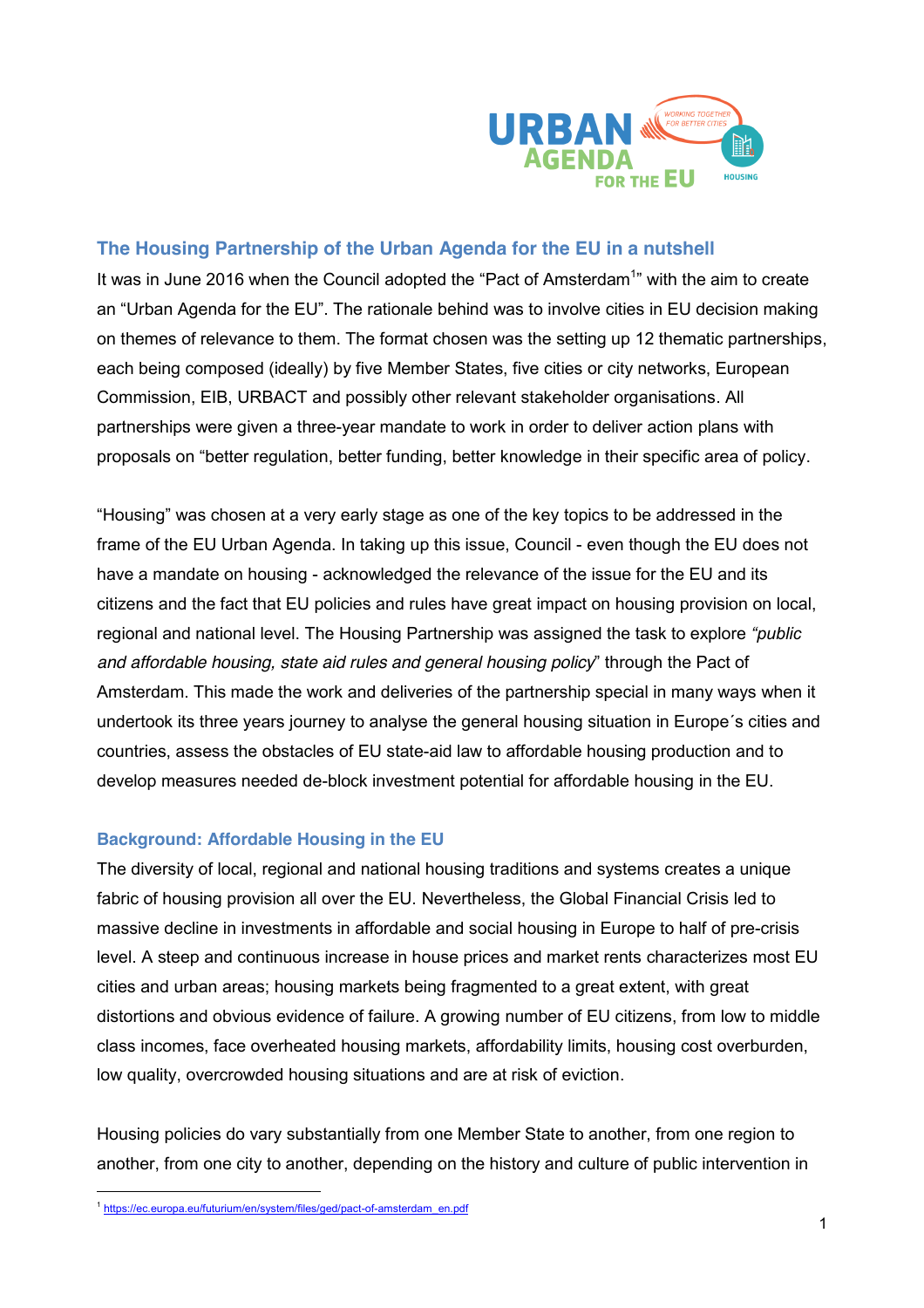each Member State and on the prevailing economic and social conditions. State intervention, especially in the form of public investment in affordable housing, has declined substantially in the last decade, whereas demand is steadily growing in European cities.

Recent EU reports address the importance of investment in affordable housing as vital to sustainable economic recovery and social cohesion. The "High-Level Taskforce on Investing in Social Infrastructure" in Europe clearly depicts in its 2018 report<sup>2</sup> that investments in social infrastructure have decreased by 20 percent since 2009 in the EU and estimates an overall investment gap at 150 billion EUR per year for the next ten years. The **lack of investment in affordable housing amounts to around 57 billion EUR per year**.

The EU has more than 220 million households, and an alarming number of 82 million Europeans are overburdened by housing costs. Cities, urban areas, regions, countries all over the EU are in urgent need of stable framework conditions to house their populations. They are in search of reliable and long-term political, legal and financial instruments to create or support national and local housing strategies. The main challenges are to provide new and renew existing housing, find building ground for affordable housing, develop neighbourhoods in partnership with citizens and set up housing schemes where they are not implemented yet.

### **Composition, scope and method of work of the Housing Partnership**

The **composition of the partnership** encompassed a representative variety of housing systems and traditions all over the EU countries and cities. It could also base its work on the expertise of the big European networks of consumers and producers. European Commission´s DG REGIO and EIB contributed have made valid contributions as well. Members of the Partnership on Housing were as follows:

- x **Cities/City Networks:** Vienna (AT, coordinator), Lisbon (PT), Poznan (PL), Riga (LV), Scottish Cities Alliance (UK), Eurocities
- x **Member States:** Slovakia (coordinator), Latvia, Luxembourg, The Netherlands, Slovenia + 1 active observer, the Czech Republic.
- x **Stakeholders**: AEDES, Housing Europe, International Union of Tenants (IUT)
- x **EU- Institutions:** DG REGIO, DG ENER, DG EMPL, European Investment Bank (EIB), URBACT (observer)f
- x **Experts:** Faculty for Urban Studies Science Po, Paris

The Housing Partnership **bases its actions and recommendations** as listed in its **Action Plan of December 2018**<sup>3</sup> **,** amongst others. on:

<sup>&</sup>lt;sup>2</sup> https://ec.europa.eu/info/sites/info/files/economy-finance/dp074\_en.pdf<br><sup>3</sup> Disclaimer: The Action Plan has been adopted by the members of the Housing Partnership as a whole. It does not necessarily represent the individual views and opinions of its members who might have not endorsed the inclusion of all the recommendations included in the document in the same way. The views expressed in the present Action Plan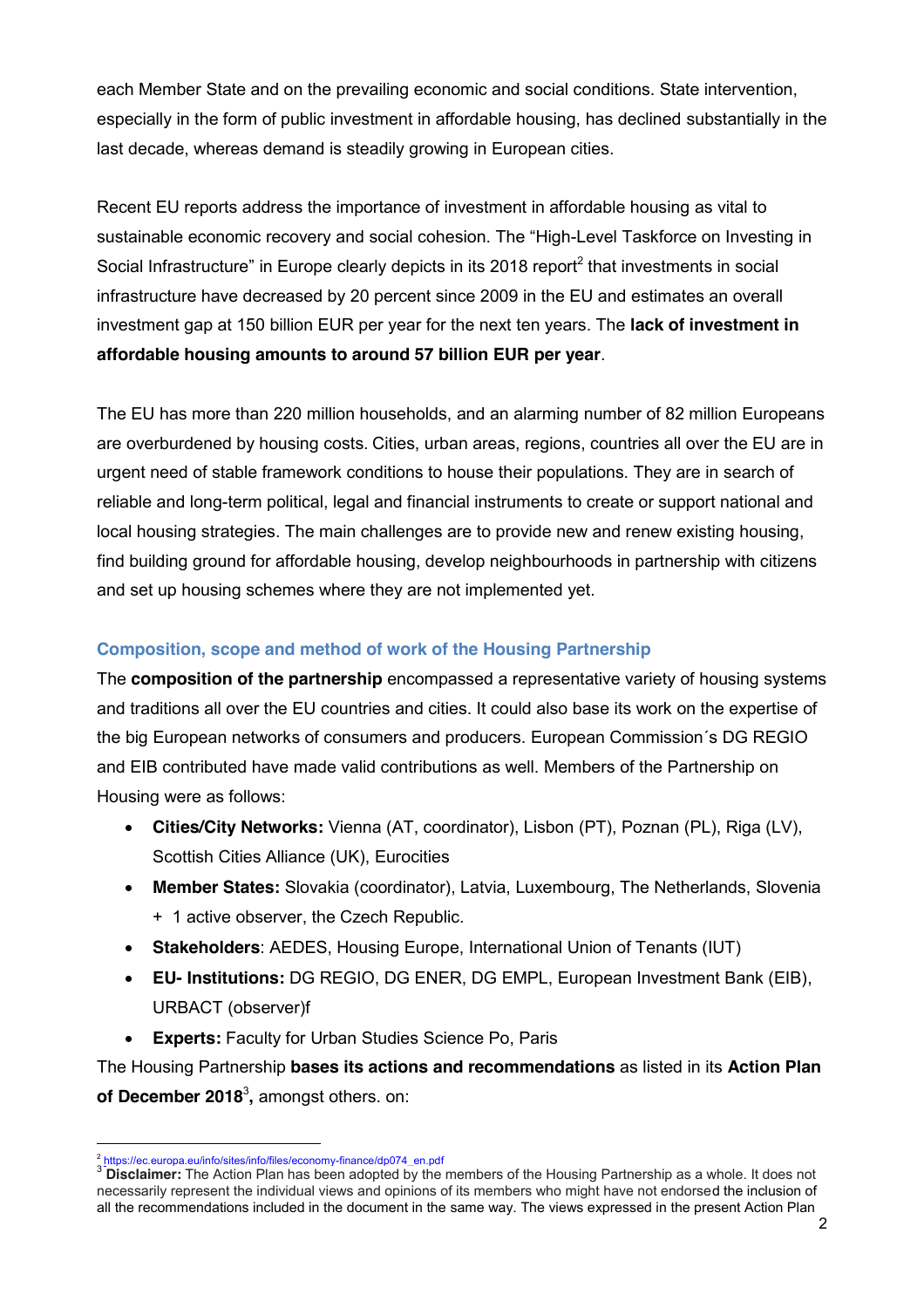- Legal background documents such as the "Geneva UN Charter on Sustainable Housing, the "Charter of Fundamental Rights of the European Union, the "European Pillar of Social Rights, the United Nations Sustainable Development Goals, of which most relevant - SDG 11: Sustainable Cities and Communities, which all set out or refer to the **right to decent, adequate, affordable, accessible and healthy housing** as a basic human right.
- **Evidence and findings** of UNECE, OECD, Eurostat and other institutions on housing affordability and housing cost overburden, investment decline and financing obstacles as well as the background papers delivered by the expert of the partnership.
- Two **research** reports Glasgow & MRI Budapest which were undertaken to analyse more specifically the situation in old and new EU Member States.
- x Internal surveys, **expertise of Housing Partnership members**, i.e. analyses, research, briefing papers and study visits.

In its **three years mandate of work**, Housing Partnership held 13 meetings, 2 workshops and undertook several study visits to housing projects. To define the **scope of work** of the partnership, members decided to focus on the spectrum of social housing, affordable rental housing and affordable home ownership according to the **Housing Continuum**:



# **The actions and recommendations of the Housing Partnership**

The deliveries of the Housing Partnership as listed in its Action Plan of December 2018 can be clustered in four big strands of actions: better regulation, better funding and financing conditions,

are purely those of the Housing Partnership and may not in any circumstances be regarded as stating an official position of the European Commission.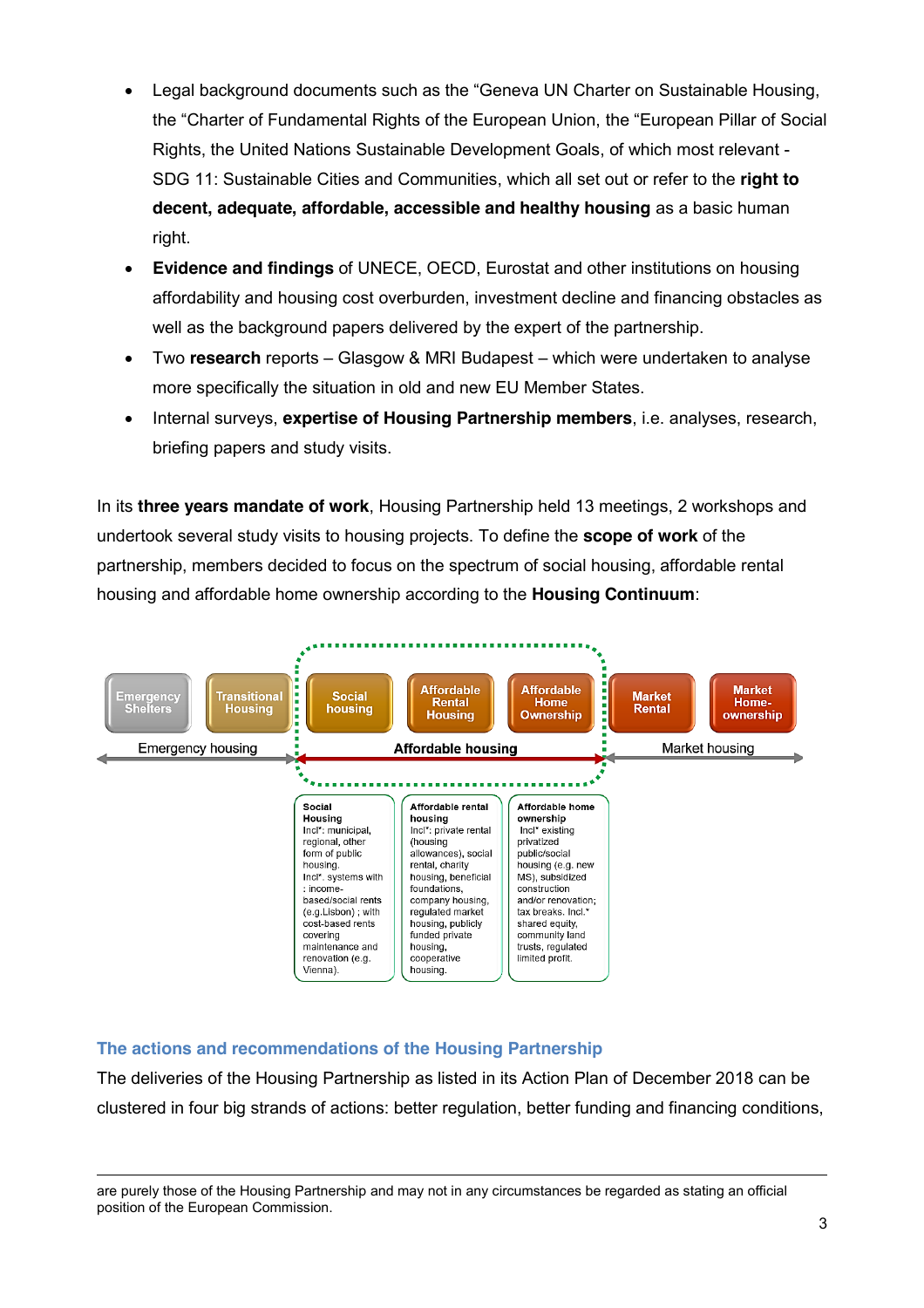better knowledge and governance, good housing policies, practice and themes for future discussion.

On **better regulation**, Housing Partnership identified legal uncertainties in EU state aid rules as major obstacles to public investments in affordable housing and delivered a set of three actions in this area: An analytical quidance paper<sup>4</sup> to showcase the problems and identify solutions, a capacity-building workshop<sup>5</sup> on public support to housing organised jointly with the CoR for legal experts and practitioners in Brussels, where the findings were reinforced in more detail, which led to the recommendation to revise SGEI decision 2012 with the aim to delete the narrow target group for social housing in EU competition law.

On **better funding and financing conditions**, the partnership deemed that as housing situations vary a lot from city to city and country to country, it is very difficult to compare. However, generally speaking, old EU Member States are able to absorb more EU funds and EIB financing than new EU Member States. The existence (or not) of frameworks, aggregators, structures for funding were identified as main reason. Capacity building is therefore identified as vital to overcome this, and the need to explore the constraints on the basis of specific case studies was stated. Cohesion policy and EIB financing are very important sources for affordable housing; however, they are not the primary ones: social, public and affordable housing is mostly financed on national and subnational level – and by the users. Therefore partnership set out an action that can allow to de-block public investment in the frame of the European Semester. Amongst others, it is recommended to develop an **indicator on social and affordable housing in the Social Scoreboard** that better takes into account the realities of socio-economic situation of EU citizens. The **reference threshold of total housing co**sts should not be higher than **25% of the disposable income** of a household, when calculating the **housing overburden rate**. A **more active use of the investment clause** for affordable housing projects is another recommendation in this action.

On **better knowledge and governance**, the partnership has elaborated several strands of actions, covering instruments for cities (IT-database, guidance brochure and city-to-cityexchange), recommendations to improve the EU urban housing market database and a recognition of the gender dimension in affordability and, on an institutionalised level, actions addressed to the European Commission to create a "Monitoring system for affordable housing in the EU" as well as to Member States to reinstall the "Housing Focal Points" and Infomal Meetings of Housing Ministers.

quidance paper on eu regulation and public support for housing 03-2017.pdf

https://ec.europa.eu/futurium/sites/futurium/files/housing\_partnership\_-

https://ec.europa.eu/futurium/en/system/files/ged/capacity\_building\_workshop\_on\_state\_aid\_and\_affordable\_housin g\_investments\_report\_final.pdf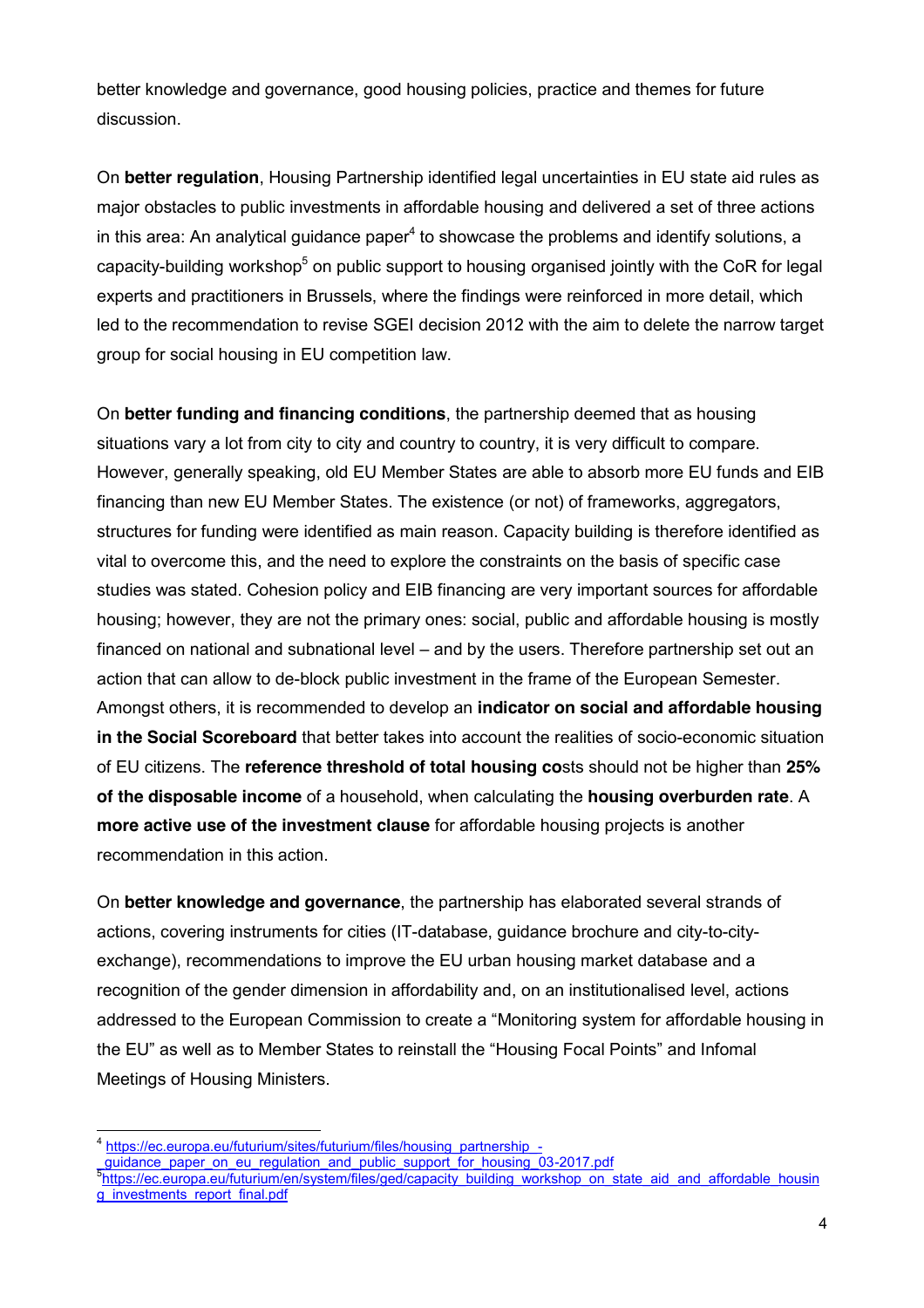In the context of **good policy**, a general **recommendation on good housing policy** on local, national and EU level in eight priority areas was developed. They focus on eight core themes for policy development in the housing sector and should be seen as a "**toolbox"**, as not all recommendations will fit all housing situations all the time, given the diversity of systems and traditions in European countries, regions and cities. An approved solution in one context may work in another city, region or country, but as governance context and housing systems vary substantially, the proposed recommendations are seen as inspirational and in **full respect of the principle of subsidiarity**. **The 8 priority themes address:**

- protection of vulnerable groups,
- anti-speculation,
- renovation and energy efficiency,
- co-ownership, co-management and co-design,
- spatial planning,
- land use and building ground,
- rent stabilization and control,
- security of tenancy.

**Good practice**: Housing Partnership endorsed the **ERHIN**<sup>6</sup> – **European Responsible Housing Initiative** – as a valid practice to care for affordable housing provision. ERHIN was one of the first sector-based and European-wide Corporate Social Responsibility schemes co-funded by the European Commission. DELPHIS, Housing Europe and the International Union of Tenants have joined forces to develop CSR among European social and affordable housing organisations. Housing Partnership highly values the principles and examples showcased by EHRIN as they contribute substantially to social and affordable housing and has endorsed them as good practice.

Last, but not least, Housing Partnership highlights **themes for future discussion and elaboration** on EU level with regard to affordable housing, which were addressed by different stakeholders but could not be taken up in the development of the Action Plan.

These themes concern:

- conditions for long-term investment in partnership with cities,
- the possible benefit to public budgets by introducing social, environmental and economic impact assessment in affordable housing production and
- the role of a responsible construction sector.

*More information on the Housing Partnership in the frame of the Urban Agenda for the EU can bei found here: Website: https://ec.europa.eu/futurium/en/housing Contact:* 

*Michaela Kauer, Coordinator, Director of the Brussels Liaison Office of the City of Vienna michaela.kauer@wien.gv.at; T: +32 2 743 85 01*

 <sup>6</sup> http://www.responsiblehousing.eu/en/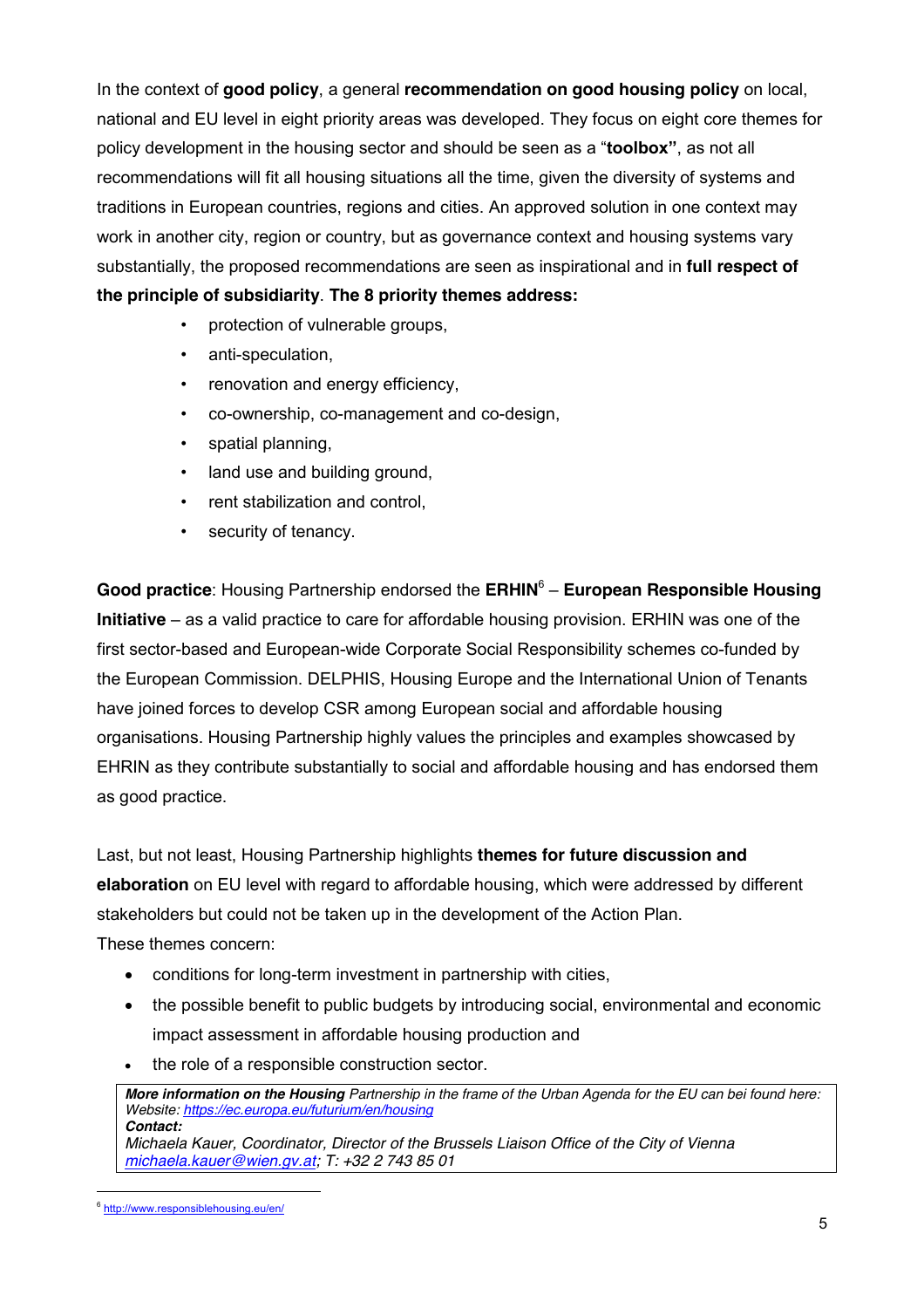# Actions and recommendations of the Housing Partnership *Better legislation Action 1:* **Guidance on EU regulation and public support for housing** *The action aims to provide clear guidance on the use of state aid support for social and affordable housing in European cities. Its key output is the analytical position paper of the Housing Partnership. Action 2:* **Capacity building for the application of state aid rules in the affordable housing sector at a city level** *The action aims to provide capacity building for the application of state aid rules in the affordable housing sector for practitioners and legislators at a city level. Action 3:* **Revision of the SGEI decision with regard to the narrow target group of social housing** *The action elaborates a proposal to revise the definition of the term 'Social Housing' in the regulation on the Services of General Economic Interest (SGEI) with the recommendation to delete the definition of the narrow target group. Better knowledge and governance Action 4:* **Affordable housing good practice database** *The action consists in the design of an online database gathering the best practices of the social and affordable housing sector, in order to foster learning and knowledge exchange about the provision of affordable housing in European cities. As European Commission declined to integrate the database into existing instruments, Housing Europe will maintain it. Action 5:* **Policy guidance for the supply of social and affordable housing in Europe** *The aim of this action is to develop housing policy guidance that provides examples of the ways that social and affordable housing can be supplied by cities and affordable housing providers. The examples are edited and published by the City of Vienna. Action 6:* **Exchange programme for urban housing professionals**  *The aim of the proposed action is to create a stable exchange programme for urban housing professionals in European cities. Starting points are ERASMUS+ and URBACT Action Planning Network. Action 7:* **Monitoring system for affordable housing in the European Union** *This action aims to establish a system for regular and systematic monitoring and securing of housing properties at national, subnational and city levels in the EU. Action 8:* **Exchange on affordable housing at member-state level** *This action aims to re-establish the Housing Focal Points and the informal Ministerial Meetings in Housing to allow for structural and continuous exchange on housing at a high political level. Action 9:* **Recommendations on improvement of EU urban housing market data** *The aim of this action is to improve and expand housing market data at regional and city levels, and to establish an EU database mapping housing prices (rent and purchase) on the subnational levels (regions and cities) in the EU. Action 10:* **Recommendations on the improvement of EU gender-poverty-energy nexus data**  *The aim of this action is to advance knowledge on the gender-energy-poverty nexus by developing gender disaggregated data and making it available to inform policy development. Better funding and financing conditions Action 11:* **Recommendations on EU funding of affordable housing** *This action addresses the capacity of cities and affordable housing providers to access the different funding instruments of the EU Cohesion policy and EIB. The aim is to increase the*